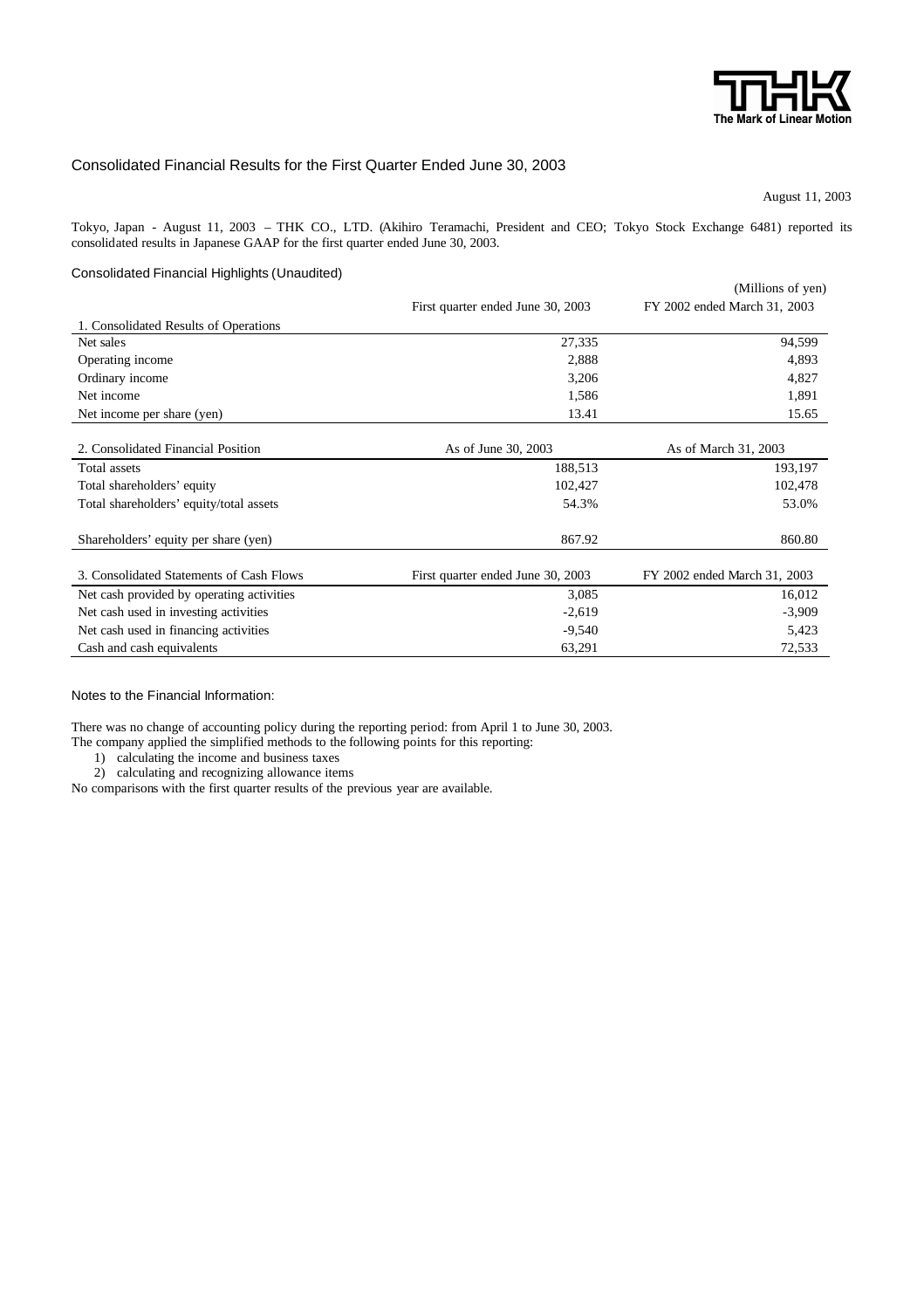# Supplementary Information

The following tables show financial information for the three months ended June 30, 2003, which are announced by the Company. Note that figures are in accordance with Japanese GAAP and unaudited.

## 1. Consolidated Balance Sheets

|                                                              |                                      |                              |                                 | (Millions of yen)   |
|--------------------------------------------------------------|--------------------------------------|------------------------------|---------------------------------|---------------------|
|                                                              | First quarter ended<br>June 30, 2003 | Composition<br>$\frac{0}{0}$ | FY 2002 ended<br>March 31, 2003 | Composition<br>$\%$ |
| <b>Assets</b>                                                |                                      |                              |                                 |                     |
| <b>Current assets</b>                                        | 129,611                              | 68.8                         | 135,613                         | 70.2                |
| Cash and bank deposits                                       | 57,272                               |                              | 66,459                          |                     |
| Accounts and notes receivables-trade                         | 38,365                               |                              | 35,063                          |                     |
| Short-term investment in securities                          | 6,919                                |                              | 7,003                           |                     |
| Inventories                                                  | 23,219                               |                              | 23,747                          |                     |
| Other current assets                                         | 3,834                                |                              | 3,339                           |                     |
| <b>Fixed assets</b>                                          | 58,902                               | 31.2                         | 57,583                          | 29.8                |
| Tangible assets                                              | 42,481                               | 22.5                         | 42,390                          | 21.9                |
| Intangible assets                                            | 1,829                                | 1.0                          | 1,925                           | 1.0                 |
| Other                                                        | 14,591                               | 7.7                          | 13,266                          | 6.9                 |
| <b>Deferred assets</b>                                       |                                      |                              | $\bf{0}$                        | 0.0                 |
| <b>Total assets</b>                                          | 188,513                              | 100.0                        | 193,197                         | 100.0               |
| <b>Liabilities</b>                                           |                                      |                              |                                 |                     |
| <b>Current liabilities</b>                                   | 44,651                               | 23.7                         | 48,149                          | 24.9                |
| Accounts and notes payables-trade                            | 18,869                               |                              | 16,960                          |                     |
| Short-term bank loans                                        | 1,795                                |                              | 5,712                           |                     |
| Current portion of long-term debt                            | 14,905                               |                              | 17,348                          |                     |
| Other current liabilities                                    | 9,081                                |                              | 8,127                           |                     |
| <b>Long-term liabilities</b>                                 | 41,119                               | 21.8                         | 42,259                          | 21.9                |
| <b>Bonds</b>                                                 | 38,000                               |                              | 38,000                          |                     |
| Other long-term liabilities                                  | 3,119                                |                              | 4,259                           |                     |
| <b>Total liabilities</b>                                     | 85,770                               | 45.5                         | 90,409                          | 46.8                |
| <b>Minority interests</b>                                    | 315                                  | 0.2                          | 309                             | 0.2                 |
| Common stock                                                 | 23,106                               | 12.2                         | 23,106                          | 12.0                |
| Capital surplus                                              | 30,962                               | 16.4                         | 30,962                          | 16.0                |
| Retained earnings                                            | 49,348                               | 26.1                         | 48,686                          | 25.2                |
| Net unrealized gain on other securities                      | $-142$                               | $-0.0$                       | $-355$                          | $-0.2$              |
| Foreign currency translation adjustments                     | 819                                  | 0.4                          | 481                             | 0.2                 |
| Treasury stock, at cost                                      | $-1,667$                             | $-0.8$                       | $-403$                          | $-0.2$              |
| <b>Total shareholders' equity</b>                            | 102,427                              | 54.3                         | 102,478                         | 53.0                |
| Total liabilities, minority interests & shareholders' equity | 188,513                              | <b>100.0</b>                 | 193,197                         | 100.0               |
|                                                              |                                      |                              |                                 |                     |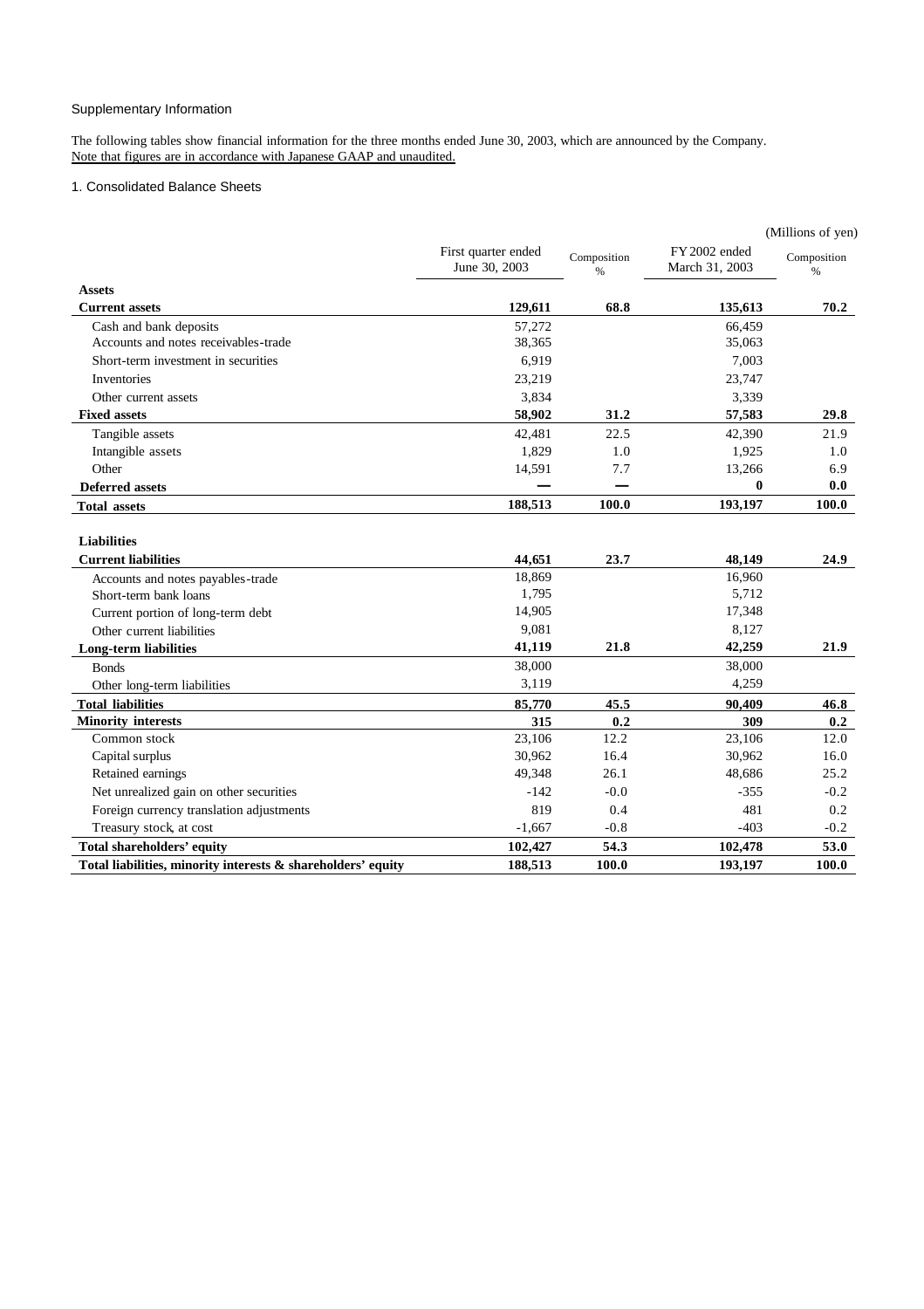## 2. Consolidated Statements of Income

|                                                         |                                |                         |                                 | (Millions of yen)       |
|---------------------------------------------------------|--------------------------------|-------------------------|---------------------------------|-------------------------|
|                                                         | Q1/FY2003<br>April - June 2003 | $\%$<br>to<br>net sales | FY2002<br>April '02 – March '03 | $\%$<br>to<br>net sales |
| Net sales                                               | 27,335                         | 100.0                   | 94,599                          | 100.0                   |
| Cost of sales                                           | 18,526                         | 67.8                    | 66,646                          | 70.5                    |
| <b>Gross profit</b>                                     | 8,808                          | 32.2                    | 27,953                          | 29.5                    |
| Selling, general and administrative expenses            | 5,920                          | 21.7                    | 23,060                          | 24.3                    |
| <b>Operating income</b>                                 | 2,888                          | 10.5                    | 4,893                           | 5.2                     |
| Non-operating income                                    | 569                            | 2.1                     | 1,226                           | 1.3                     |
| Interest and dividend income                            | 61                             |                         | 218                             |                         |
| Other                                                   | 508                            |                         | 1,007                           |                         |
| Non-operating expenses                                  | 250                            | 0.9                     | 1,291                           | 1.4                     |
| Interest expense                                        | 143                            |                         | 888                             |                         |
| Other                                                   | 107                            |                         | 403                             |                         |
| <b>Ordinary income</b>                                  | 3,206                          | 11.7                    | 4,827                           | 5.1                     |
| Extraordinary income                                    | 19                             | 0.0                     | 56                              | 0.0                     |
| Extraordinary loss                                      | 105                            | 0.3                     | 1,287                           | 1.3                     |
| Income before income taxes and minority interests       | 3,121                          | 11.4                    | 3,596                           | 3.8                     |
| Income taxes                                            | 1,529                          | 5.6                     | 1,773                           | 1.8                     |
| Minority interests in loss of consolidated subsidiaries | 5                              | 0.0                     | $-68$                           | $-0.0$                  |
| Net income                                              | 1,586                          | 5.8                     | 1,891                           | 2.0                     |

Scope of consolidation:

The number of consolidated companies: 13

The number of equity method applied affiliated company: 1

There was no change in the number of consolidated companies or equity method applied affiliated company in the scope.

# 3. Consolidated Statements of Cash Flows

|                                                                    |                   | (Millions of yen)     |
|--------------------------------------------------------------------|-------------------|-----------------------|
|                                                                    | Q1/FY2003         | FY 2002               |
|                                                                    | April - June 2003 | April '02 - March '03 |
| <b>Operating activities:</b>                                       |                   |                       |
| Income before income taxes and minority interests                  | 3,121             | 3,596                 |
| Depreciation and amortization                                      | 1,300             | 6,163                 |
| Increase/(decrease) in accounts and notes receivable               | $-3,194$          | $-10,253$             |
| Increase/(decrease) in inventories                                 | 692               | 2,502                 |
| Increase/(decrease) in accounts and notes payable                  | 1,769             | 5,220                 |
| Other                                                              | $-605$            | 8,782                 |
| Net cash provided by operating activities                          | 3,085             | 16,012                |
| <b>Investing activities:</b>                                       |                   |                       |
| Payments for purchase of investments in securities or fixed assets | $-1,624$          | $-5,968$              |
| Proceeded from sales of investments in securities or fixed assets  | 48                | 1,580                 |
| Other                                                              | $-1,043$          | 477                   |
| Net cash used in investing activities                              | $-2,619$          | $-3,909$              |
| <b>Financing activities:</b>                                       |                   |                       |
| Increase/(decrease) in short-term bank loans                       | $-1,757$          | $-2,887$              |
| Increase/(decrease) in long-term debt                              | $-5,781$          | 10,118                |
| Other                                                              | $-2,000$          | $-1,807$              |
| Net cash used in financing activities                              | $-9,540$          | 5,423                 |
| Effect of exchange rate changes on cash and cash equivalents       | 167               | $\bf{0}$              |
| Net increase (decrease) in cash and cash equivalents               | $-9,241$          | 17,526                |
| Cash and cash equivalents, beginning of year                       | 72,533            | 55,007                |
| Cash and cash equivalents, end of year                             | 63,291            | 72,533                |